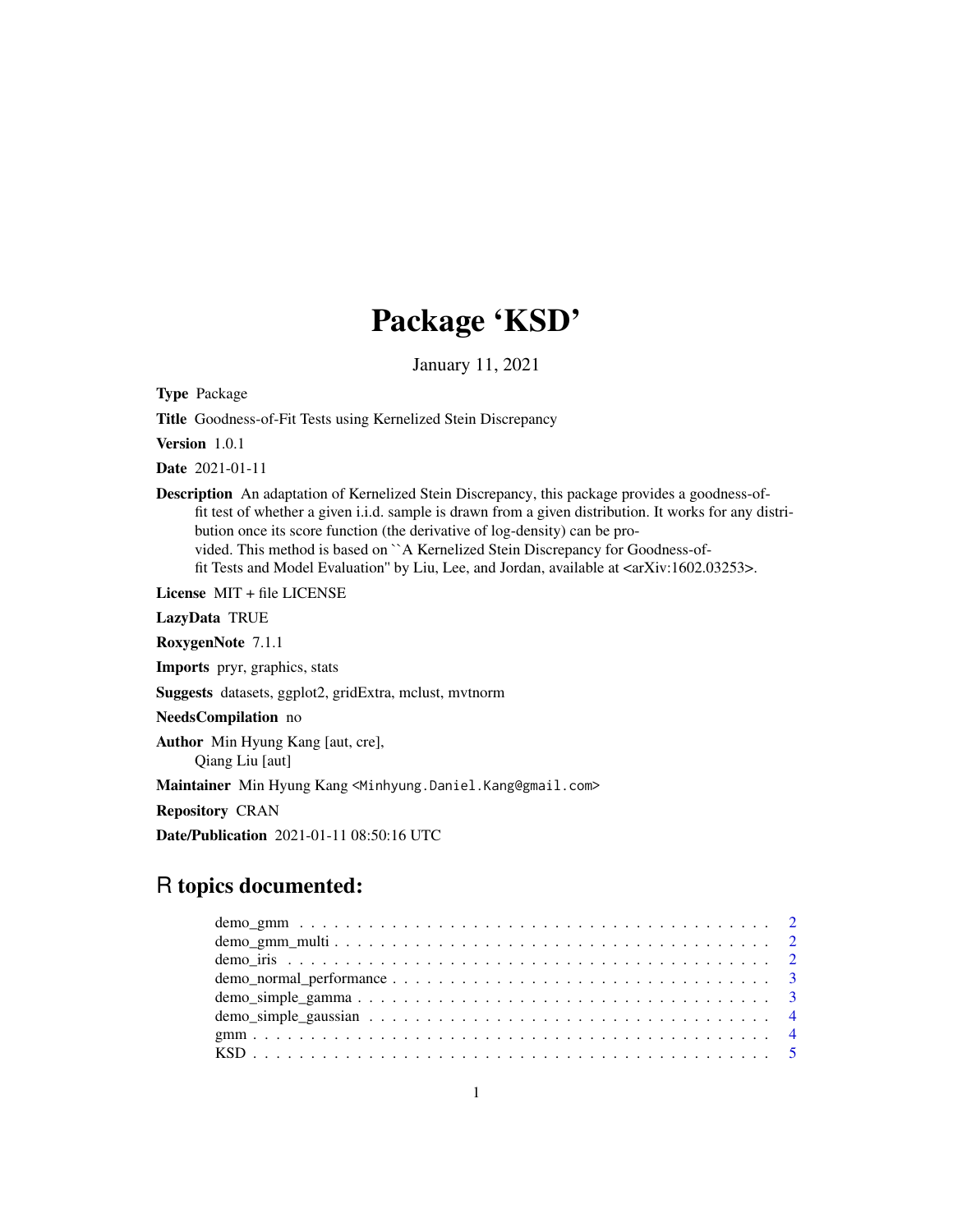<span id="page-1-0"></span>

|       |  |  | likelihoodgmm $\ldots \ldots \ldots \ldots \ldots \ldots \ldots \ldots \ldots \ldots \ldots \ldots$     |  |
|-------|--|--|---------------------------------------------------------------------------------------------------------|--|
|       |  |  |                                                                                                         |  |
|       |  |  | $plotgmm$                                                                                               |  |
|       |  |  |                                                                                                         |  |
|       |  |  |                                                                                                         |  |
|       |  |  | scorefunctiong mm $\ldots \ldots \ldots \ldots \ldots \ldots \ldots \ldots \ldots \ldots \ldots \ldots$ |  |
|       |  |  |                                                                                                         |  |
| Index |  |  |                                                                                                         |  |

demo\_gmm *Tests 1-dimensional Gaussian Mixture Models.*

#### Description

Tests 1-dimensional Gaussian Mixture Models.

#### Usage

demo\_gmm()

demo\_gmm\_multi *Tests multidimensional Gaussian Mixture Models.*

#### Description

Tests multidimensional Gaussian Mixture Models.

#### Usage

```
demo_gmm_multi()
```
demo\_iris *Fits Gaussian Mixture model and computes the KSD value for the model*

#### Description

We fit a Gaussian Mixture Model for a given dataset (Fisher's Iris), and we compute the KSD Pvalue on the hold-out test dataset. User may tune the parameters and observe the change in results. Reports average of p-values obtained during each k-fold. It also plots the contour for each k-fold iteration if only 2 dimensions of data are used. If a vector is specified for nClust, the code tries each element as the number of clusters and reports the optimal parameter by choosing one with highest p-value.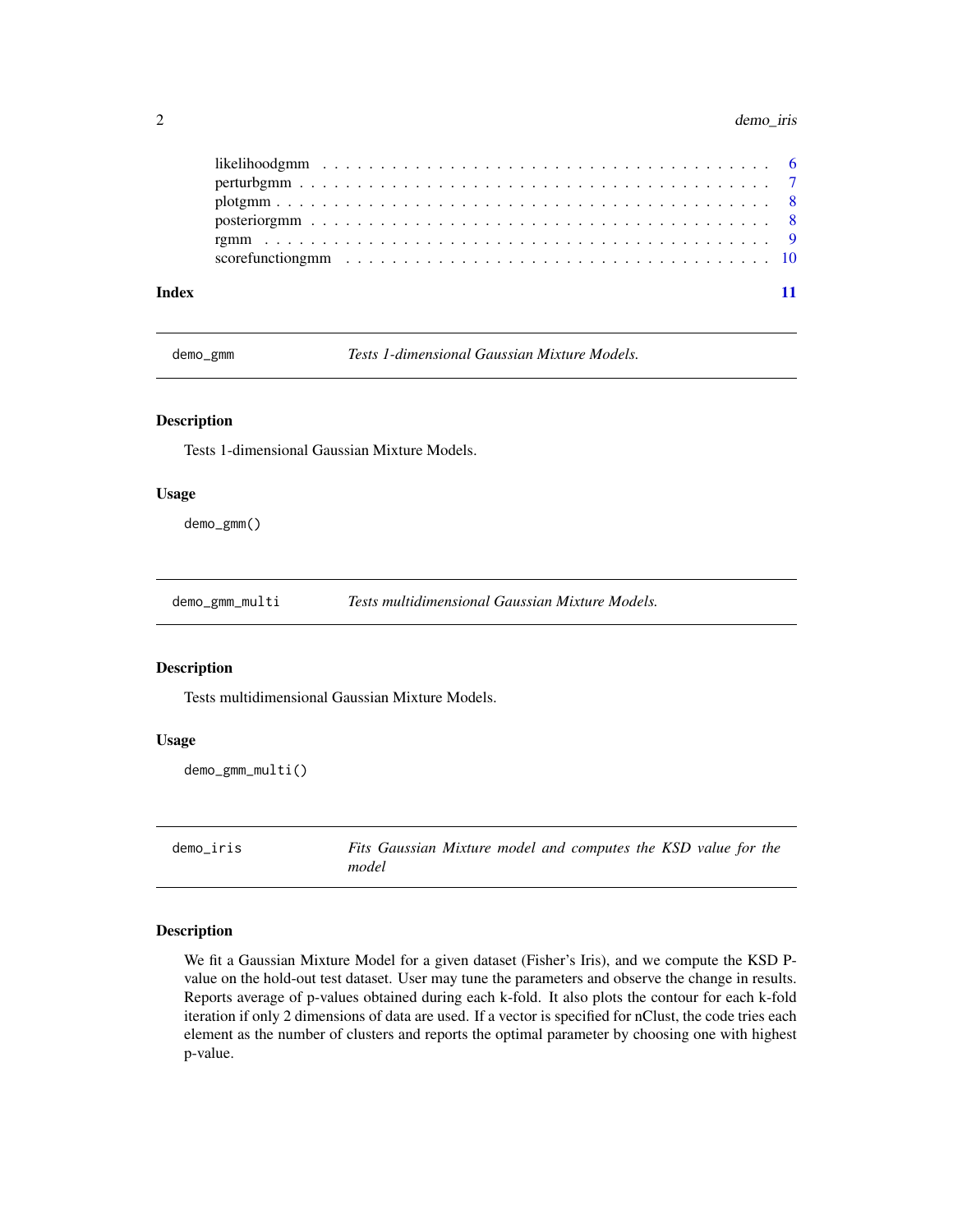#### <span id="page-2-0"></span>Usage

demo\_iris(cols =  $c(1, 2)$ , nClust = 3, kfold = 5)

#### Arguments

| cols   | : Columns of iris data set to use. If 2 dimensions, plots the contour for each<br>k-fold.                                       |
|--------|---------------------------------------------------------------------------------------------------------------------------------|
| nClust | : Number of clusters want to estimate with If vector, use each element as number<br>of clusters and reports the optimal number. |
| kfold  | : Number of k to use for k-fold                                                                                                 |

```
demo_normal_performance
```
*Shows KSD p value change with respect variation in noise*

#### Description

We generate a standard normal distribution, and add varying gaussian noise to this dataset and see the change in pvalues.

#### Usage

```
demo_normal_performance()
```
demo\_simple\_gamma *Tests 1-dimensional Gamma Distribution with customized parameters*

#### Description

We generate a gamma distribution with given parameters, and add gaussian noise to this dataset. We then compute the score of each dataset for the original true distribution.

#### Usage

```
demo_simple_gamma(
  trueshape = 10.
  truescale = 3,
 noisemu = 5,
 noiseed = 2,
  n = 100
)
```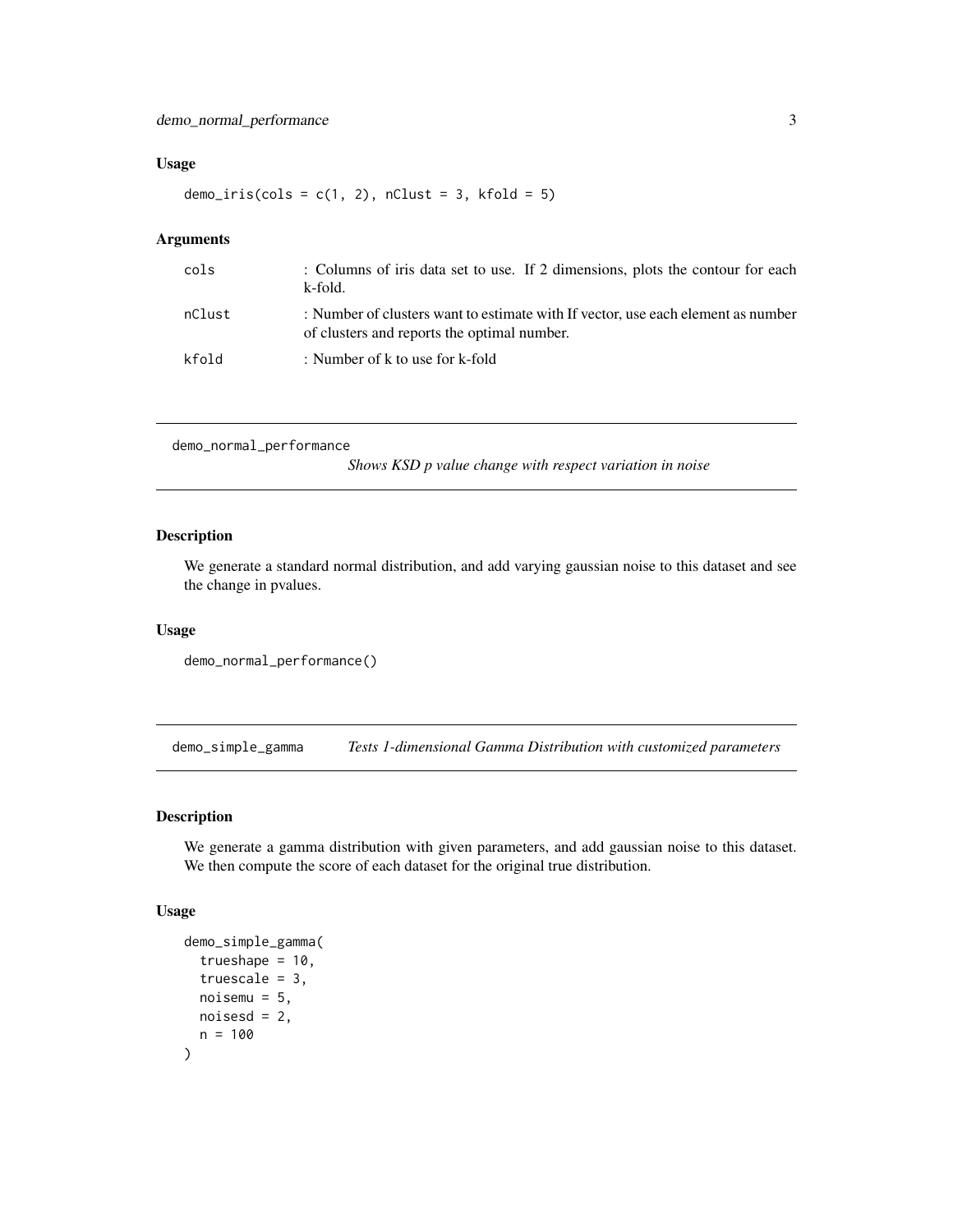#### <span id="page-3-0"></span>Arguments

| trueshape | shape of true gamma distribution            |
|-----------|---------------------------------------------|
| truescale | scale of true gamma distribution            |
| noisemu   | mean of gaussian noise to add               |
| noisesd   | standard deviation of gaussian noise to add |
|           | number of samples to generate               |

demo\_simple\_gaussian *Tests 1-dimensional Gaussian Distribution with customized parameters*

#### Description

We generate a gaussian distribution with given parameters, and add noise to this dataset. We then compute the score of each dataset for the original true distribution.

#### Usage

demo\_simple\_gaussian(truemu = 5, truesd = 1, noisemu = 0, noisesd = 2, n = 100)

#### Arguments

| truemu  | mean of true distribution                   |
|---------|---------------------------------------------|
| truesd  | standard deviation of true distribution     |
| noisemu | mean of gaussian noise to add               |
| noisesd | standard deviation of gaussian noise to add |
|         | number of samples to generate               |

 $Returns$  a Gaussian Mixture Model

#### Description

Returns a Gaussian Mixture Model

#### Usage

```
gmm(nComp = NULL, mu = NULL, sigma = NULL, weights = NULL, d = NULL)
```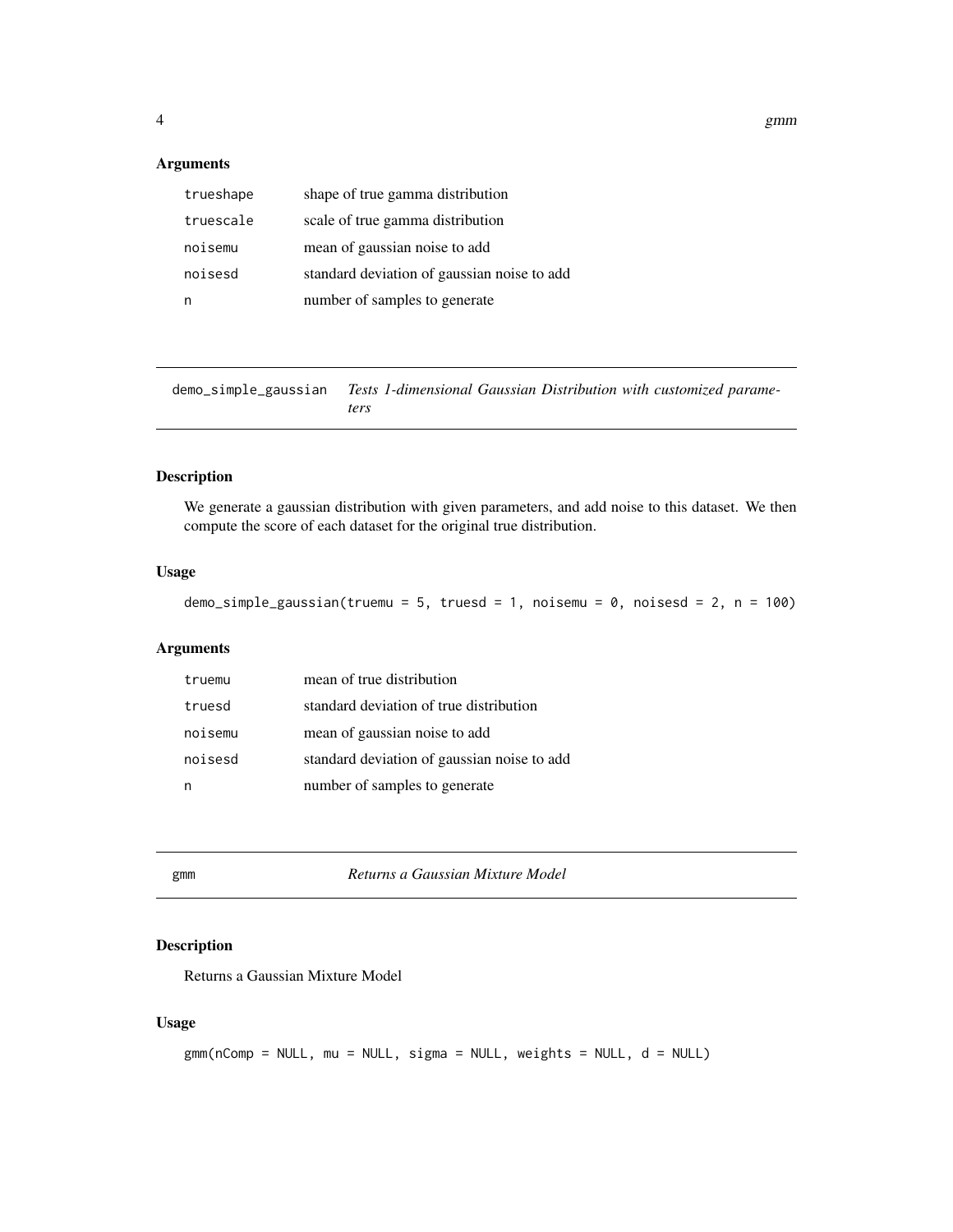#### <span id="page-4-0"></span> $KSD$  5

#### Arguments

| nComp   | (scalar) : number of components                                   |
|---------|-------------------------------------------------------------------|
| mu      | $(d \text{ by } k)$ : mean of each component                      |
| sigma   | $(d \text{ by } d \text{ by } k)$ : covariance of each component  |
| weights | $(1 \text{ by } k)$ : mixing weight of each proportion (optional) |
| d       | : number of dimensions of vector (optional)                       |

#### Value

model : A Gaussian Mixture Model generated from the given parameters

#### Examples

```
# Default 1-d gaussian mixture model
model \leq gmm()# 1-d Gaussian mixture model with 3 components
model \leq \text{gmm}(nComp = 3)# 3-d Gaussian mixture model with 3 components, with specified mu,sigma and weights
mu <- matrix(c(1,2,3,2,3,4,5,6,7),ncol=3)
sigma <- array(diag(3),c(3,3,3))
model \leq gmm(nComp = 3, mu = mu, sigma=sigma, weights = c(0.2, 0.4, 0.4), d = 3)
```
KSD *Estimate Kernelized Stein Discrepancy (KSD)*

#### Description

Estimate kernelized Stein discrepancy (KSD) using U-statistics, and use bootstrap to test H0:  $x_i$  is drawn from  $p(X)$  (via KSD=0).

#### Usage

KSD(x, score\_function, kernel = "rbf", width =  $-1$ , nboot = 1000)

#### Arguments

| X              | Sample of size Num_Instance x Num_Dimension                                                                                                                                                                                                                                         |
|----------------|-------------------------------------------------------------------------------------------------------------------------------------------------------------------------------------------------------------------------------------------------------------------------------------|
| score_function | $(\nabla_x \log p(x))$ Score funtion : takes x as input and output a column vector of size<br>Num_Instance X Dimension. User may use pryr package to pass in a function<br>that only takes in dataset as parameter, or user may also pass in computed score<br>for a given dataset. |
| kernel         | Type of kernel (default $=$ 'rbf')                                                                                                                                                                                                                                                  |
| width          | Bandwidth of the kernel (when width $= -1$ or 'median', set it to be the median<br>distance between data points)                                                                                                                                                                    |
| nboot          | Bootstrap sample size                                                                                                                                                                                                                                                               |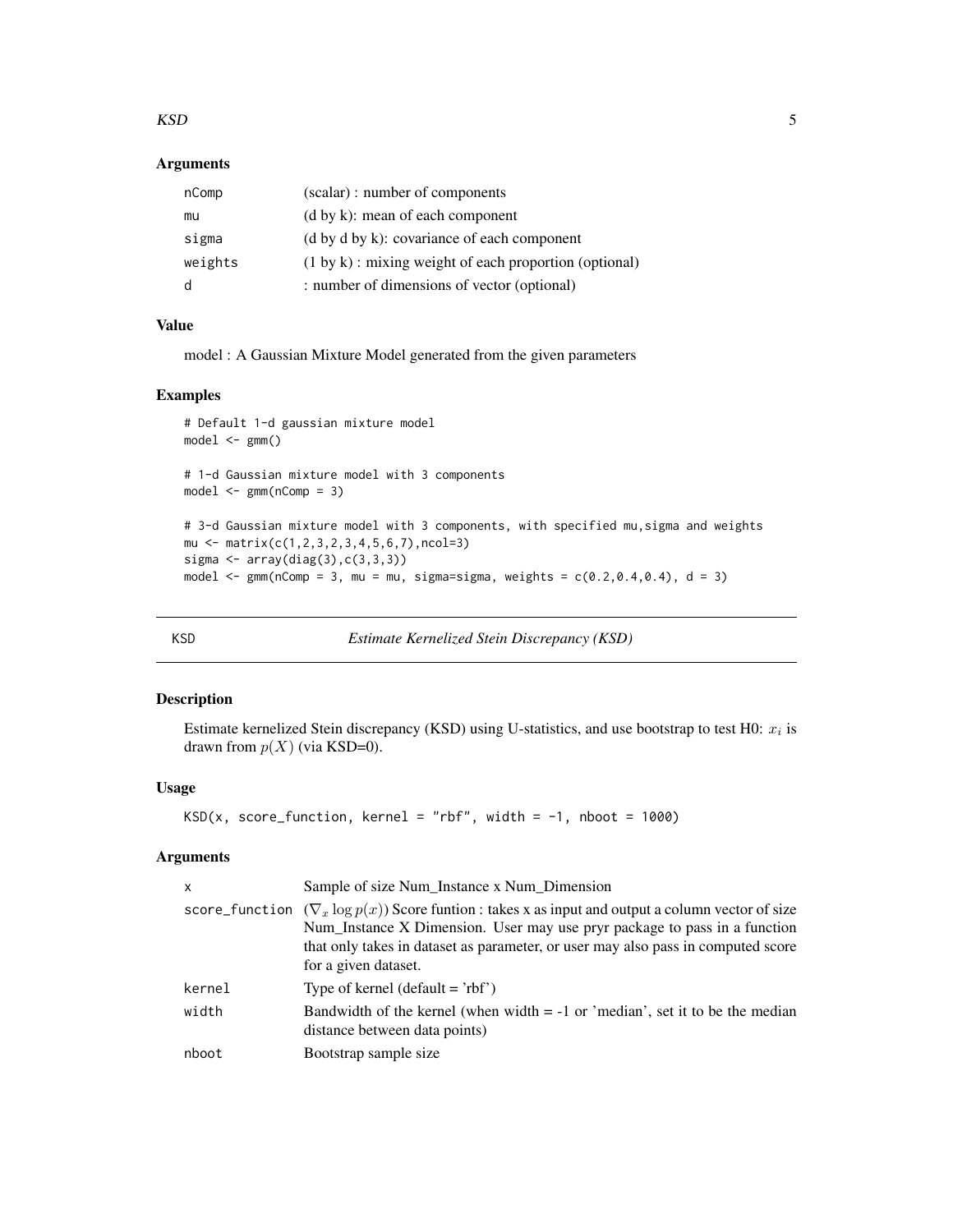#### <span id="page-5-0"></span>Value

A list which includes the following variables :

- "ksd" : Estimated Kernelized Stein Discrepancy (KSD)
- " $p$ " : p-Value for rejecting the null hypothesis that ksd = 0
- "bootstrapSamples" : the bootstrap sample
- "info": other information, including : bandwidth, M, nboot, ksd\_V

#### Examples

```
# Pass in a dataset generated by Gaussian distribution,
# use pryr package to pass in score function
model \leq gmm()X < - rgmm(model, n=100)
score_function = pryr::partial(scorefunctiongmm, model=model)
result <- KSD(X,score_function=score_function)
# Pass in a dataset generated by Gaussian distribution,
# pass in computed score rather than score function
model \leq \text{gmm}()X <- rgmm(model, n=100)
score_function = scorefunctiongmm(model=model, X=X)
result <- KSD(X,score_function=score_function)
# Pass in a dataset generated by Gaussian distribution,
# pass in computed score rather than score function
# Use median_heuristic by specifying width to be -2.0
model \leq \text{gmm}()X <- rgmm(model, n=100)
score_function = pryr::partial(scorefunctiongmm, model=model)
result <- KSD(X,score_function=score_function, 'rbf',-2.0)
# Pass in a dataset generated by specific Gaussian distribution,
# pass in computed score rather than score function
# Use median_heuristic by specifying width to be -2.0
model \leq gmm()X < - rgmm(model, n=100)
score_function = pryr::partial(scorefunctiongmm, model=model)
result <- KSD(X,score_function=score_function, 'rbf',-2.0)
```
likelihoodgmm *Calculates the likelihood for a given dataset for a GMM*

#### Description

Calculates the likelihood for a given dataset for a GMM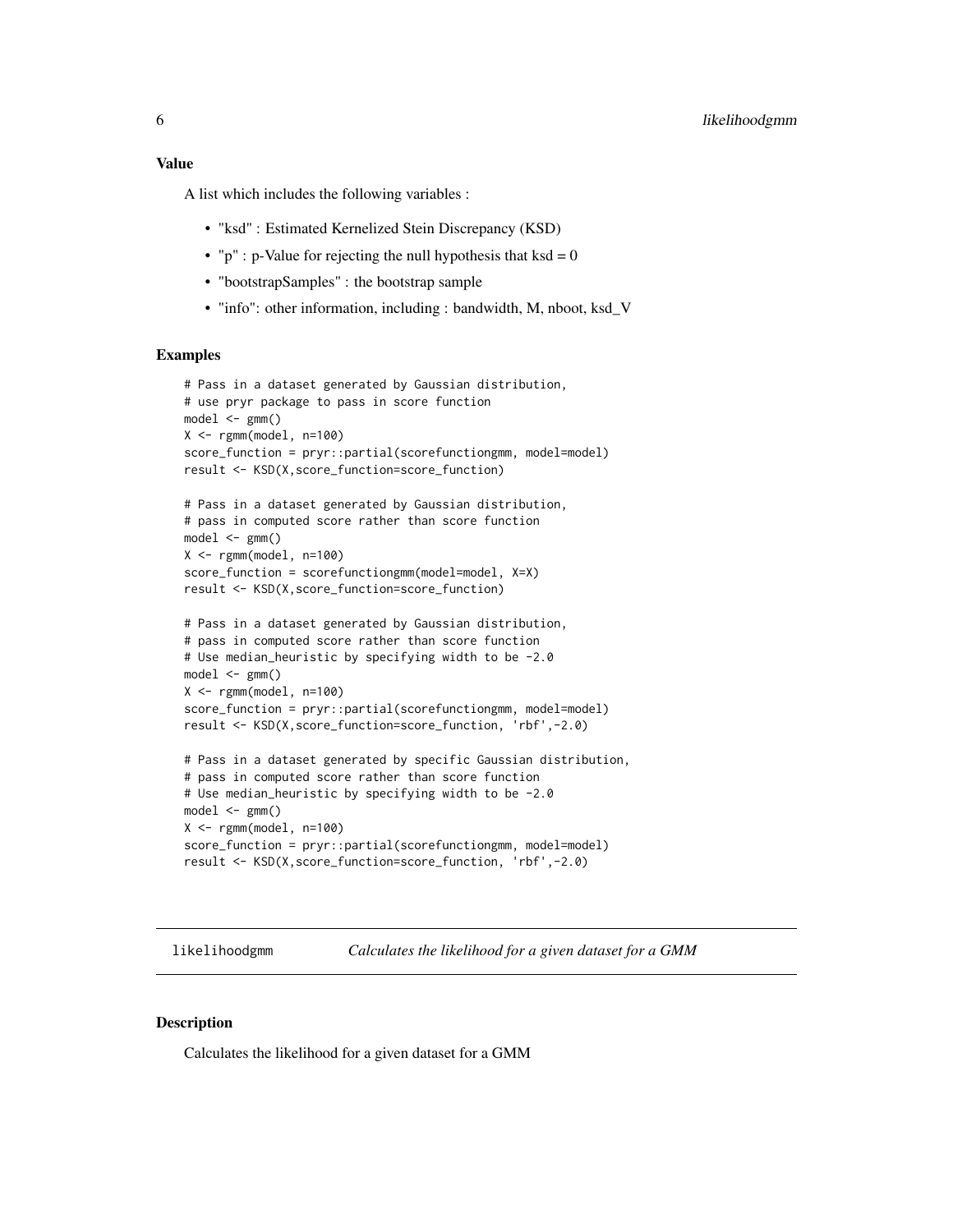#### <span id="page-6-0"></span>perturbgmm 7

#### Usage

 $likelihoodgmm(model = NULL, X = NULL)$ 

#### Arguments

| model | : The Gaussian Mixture Model                                                                  |
|-------|-----------------------------------------------------------------------------------------------|
| X     | (n by d): The dataset of interest, where n is the number of samples and d is the<br>dimension |

#### Value

P (n by k) : The likelihood of each dataset belonging to each of the k component

#### Examples

```
# compute likelihood for a default 1-d gaussian mixture model
# and dataset generated from it
model \leq gmm()X <- rgmm(model)
p <- likelihoodgmm(model=model, X=X)
```
perturbgmm *Returns a perturbed model of given GMM*

#### Description

Returns a perturbed model of given GMM

#### Usage

```
perturbgmm(model = NULL)
```
#### Arguments

model : The base Gaussian Mixture Model

#### Value

perturbedModel : Perturbed model with added noise to the supplied GMM

#### Examples

```
#Add noise to default 1-d gaussian mixture model
model \leq gmm()noisymodel <- perturbgmm(model)
```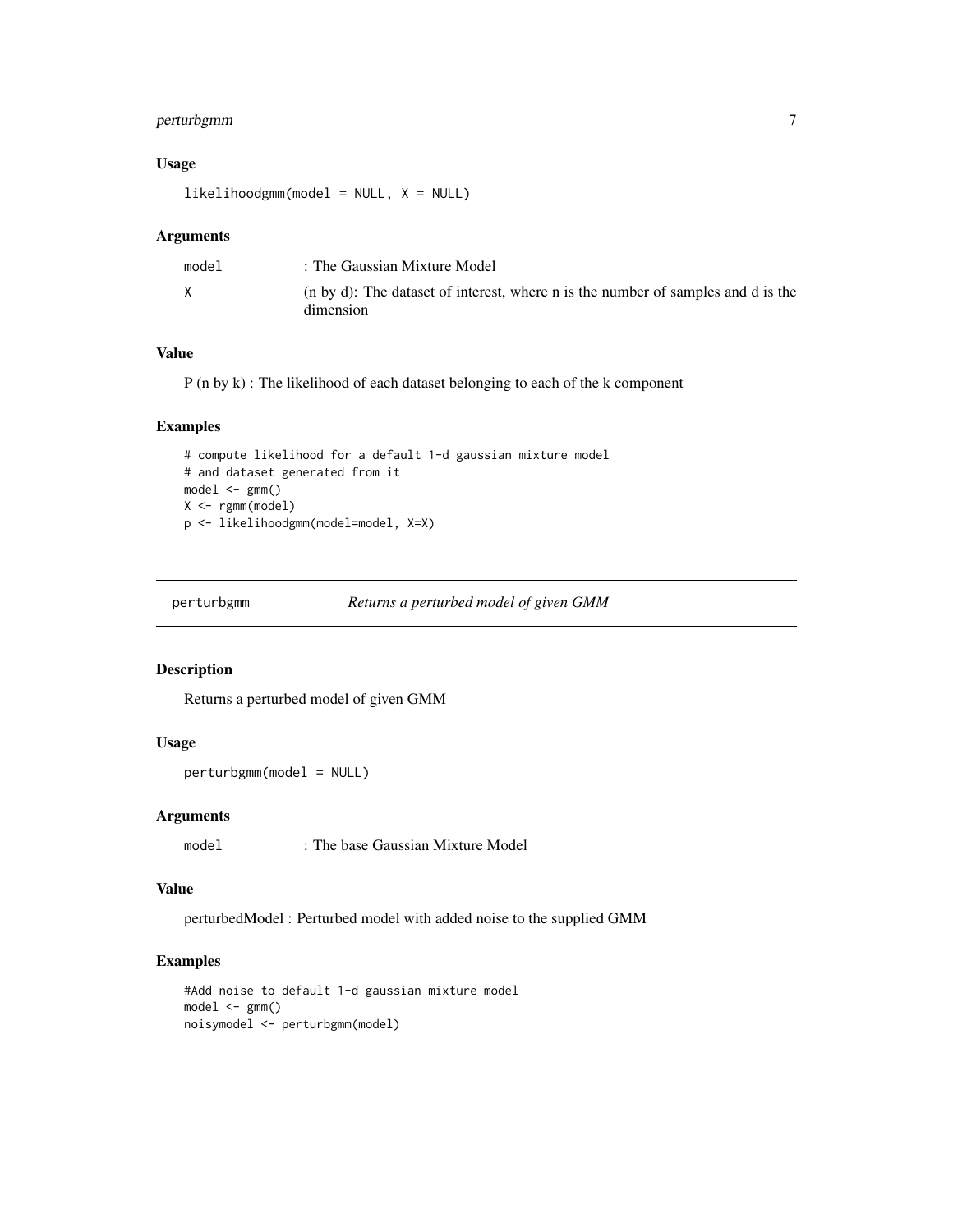<span id="page-7-0"></span>

#### Description

Plots histogram for 1-d GMM given the dataset

#### Usage

plotgmm(data, mu = NULL)

#### Arguments

| data | $(n by 1)$ : The dataset of interest, where n is the number of samples. |
|------|-------------------------------------------------------------------------|
| mu   | : True mean of the GMM (optional)                                       |

#### Examples

```
# Plot pdf histogram for a given dataset
model <- gmm()
X <- rgmm(model)
plotgmm(data=X)
# Plot pdf histogram for a given dataset, with lines that indicate the mean
model \leq \text{gmm}()mu <- model$mu
X <- rgmm(model)
plotgmm(data=X, mu=mu)
```
posteriorgmm *Calculates the posterior probability for a given dataset for a GMM*

#### Description

Calculates the posterior probability for a given dataset for a GMM

#### Usage

 $posteriorgmm(model = NULL, X = NULL)$ 

#### Arguments

| model | : The Gaussian Mixture Model                                                                  |
|-------|-----------------------------------------------------------------------------------------------|
|       | (n by d): The dataset of interest, where n is the number of samples and d is the<br>dimension |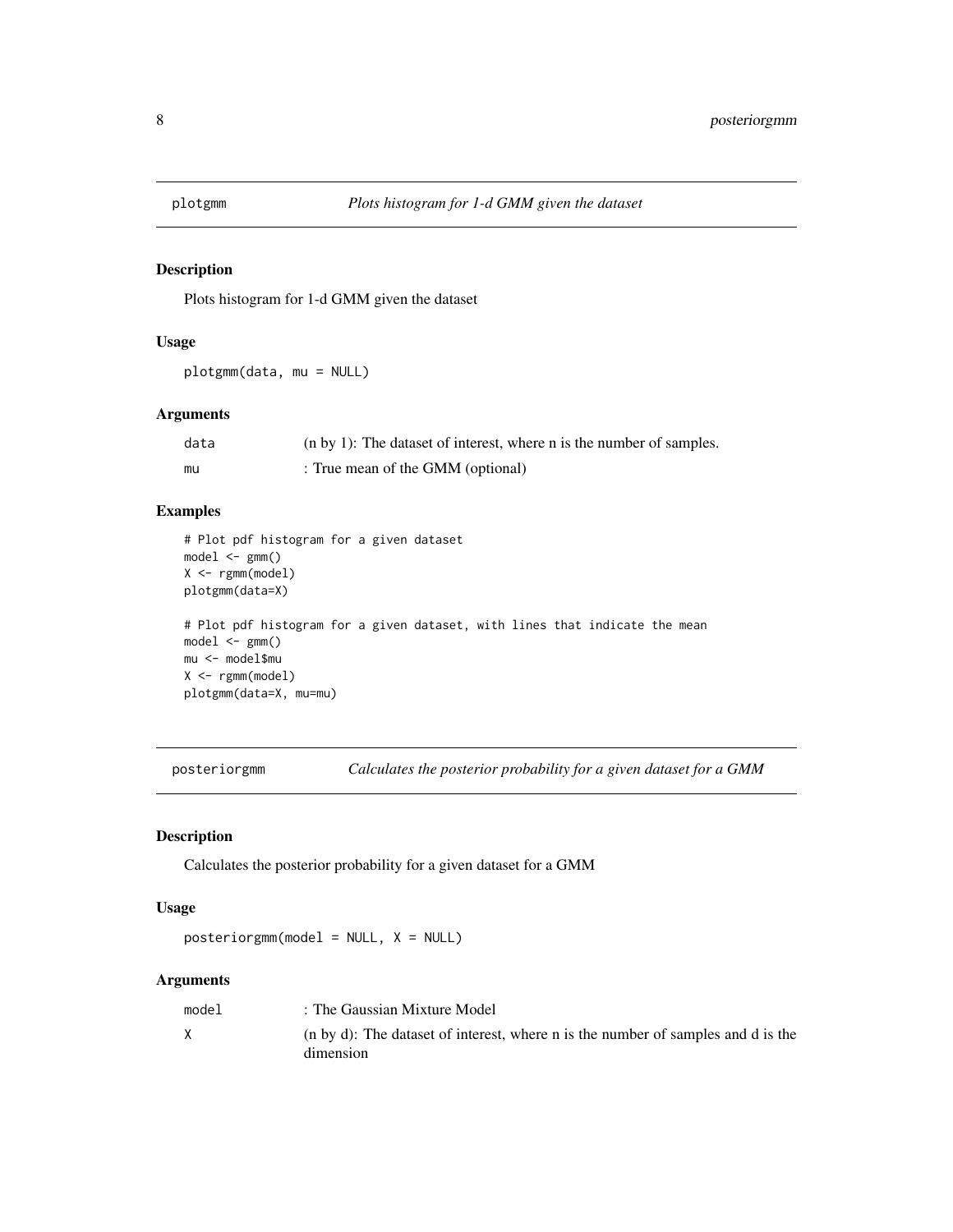#### <span id="page-8-0"></span>rgmm 9

#### Value

P (n by k) : The posterior probabilty of each dataset belonging to each of the k component

#### Examples

```
# compute posterior probability for a default 1-d gaussian mixture model
# and dataset generated from it
model \leq gmm()X <- rgmm(model)
p <- posteriorgmm(model=model, X=X)
```
rgmm *Generates dataset from Gaussian Mixture Model*

#### Description

Generates dataset from Gaussian Mixture Model

#### Usage

 $rgmm(model = NULL, n = 100)$ 

#### Arguments

| model | : Gaussian Mixture Model defined by gmm() |
|-------|-------------------------------------------|
| n     | : number of samples desired               |

#### Value

data (n by d): Random dataset generated from given the Gaussian Mixture Model

#### Note

Requires library mvtnorm

#### Examples

```
#Generate 100 samples from default gaussian mixture model
model \leq \text{gmm}()X <- rgmm(model)
#Generate 300 samples from 3-d gaussian mixture model
model \leq \text{gmm}(d=3)X < - rgmm(model, n=300)
```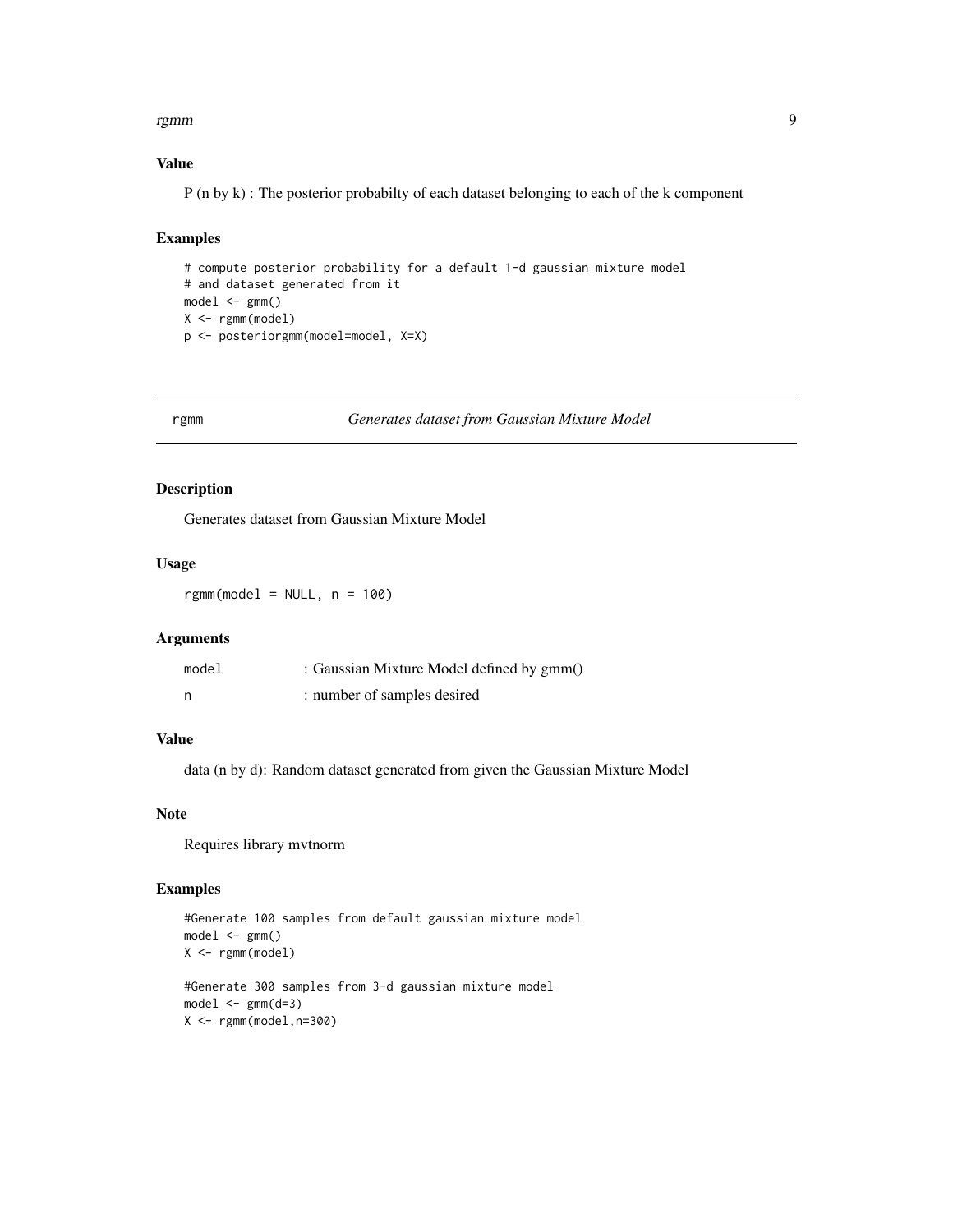<span id="page-9-0"></span>scorefunctiongmm *Score function for given GMM : calculates score function dlogp(x)/dx for a given Gaussian Mixture Model*

#### Description

Score function for given GMM : calculates score function dlogp(x)/dx for a given Gaussian Mixture Model

#### Usage

```
scorefunctiongmm(model = NULL, X = NULL)
```
#### Arguments

| model | : The Gaussian Mixture Model                                                                  |
|-------|-----------------------------------------------------------------------------------------------|
|       | (n by d): The dataset of interest, where n is the number of samples and d is the<br>dimension |

#### Value

y : The score computed by the given function

#### Examples

```
# Compute score for a given gaussianmixture model and dataset
model \leq gmm()X <- rgmm(model)
score <- scorefunctiongmm(model=model, X=X)
```